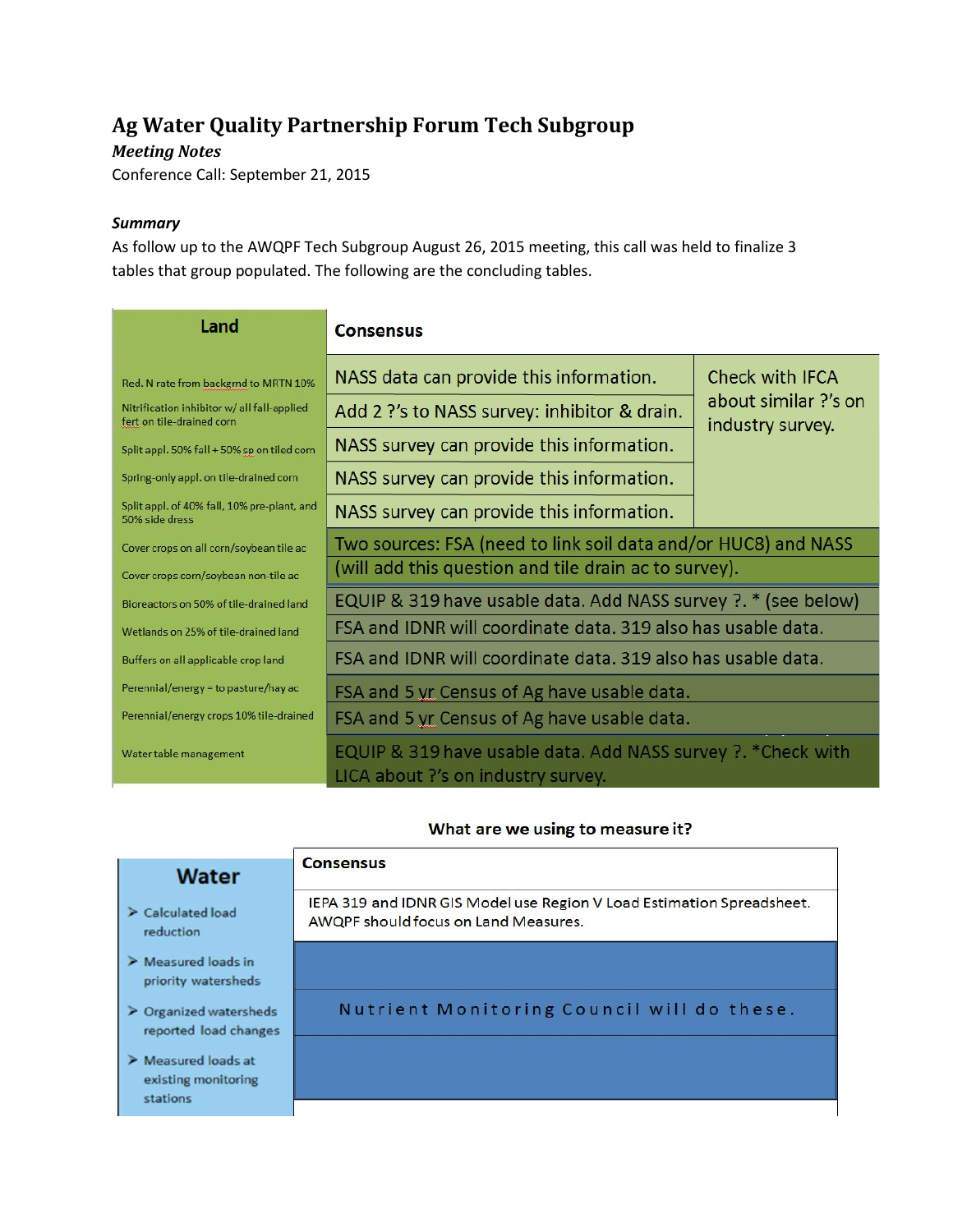| Specific data sets used in science assessment and others | Year         |
|----------------------------------------------------------|--------------|
| <b>Recent Transect Survey</b>                            | 2014         |
| Census of Agriculture (5 yr intervals)                   | 2007         |
| NASS Crop layer data                                     | 2008-12      |
| Soil P Survey (Fabian)                                   | 2007-8       |
| <b>IDA</b> fertilizer sales                              | 2008-12      |
| <b>FSA</b> data                                          | 2009-pres    |
| USDA-NRCS data                                           | inc 2011     |
| 319 grant                                                | $1990$ -pres |
| <b>IGIG</b>                                              | 2011-14      |
| <b>Phase 2 Clean Lakes</b>                               | 1990         |
| <b>CPP</b>                                               | 2001         |
| <b>Streambank Stabilization</b>                          | 2001         |
| <b>CREP Easements</b>                                    | 1998-pres    |

Recommend 2011 for Baseline Year (some data sets may be +/- 1-2 yrs.

#### **Next Steps**

- $\triangleright$  Check with IFCA about similar questions on industry survey.
- $\triangleright$  Check with LICA about similar questions on industry survey.

In attendance: Warren Goetsch, IDA Natalie Prince, FSA Mike Chandler, IDNR Lisa Beja, IDNR Trevor Sample, IEPA Eric Gerth, USDA-NRCS Mark Schleusener, USDA-NASS

Facilitating: Brian Miller, IWRC; Eliana Brown, IWRC; Katie Hollenbeck, IWRC

ELIANA BROWN: Thank you for providing the information. Let's start with the land measures charts.

BRIAN MILLER: Can everyone get on Google Docs or have a copy? Because we thought we would go through this and see what has been added so far where we can make measures for each attribute and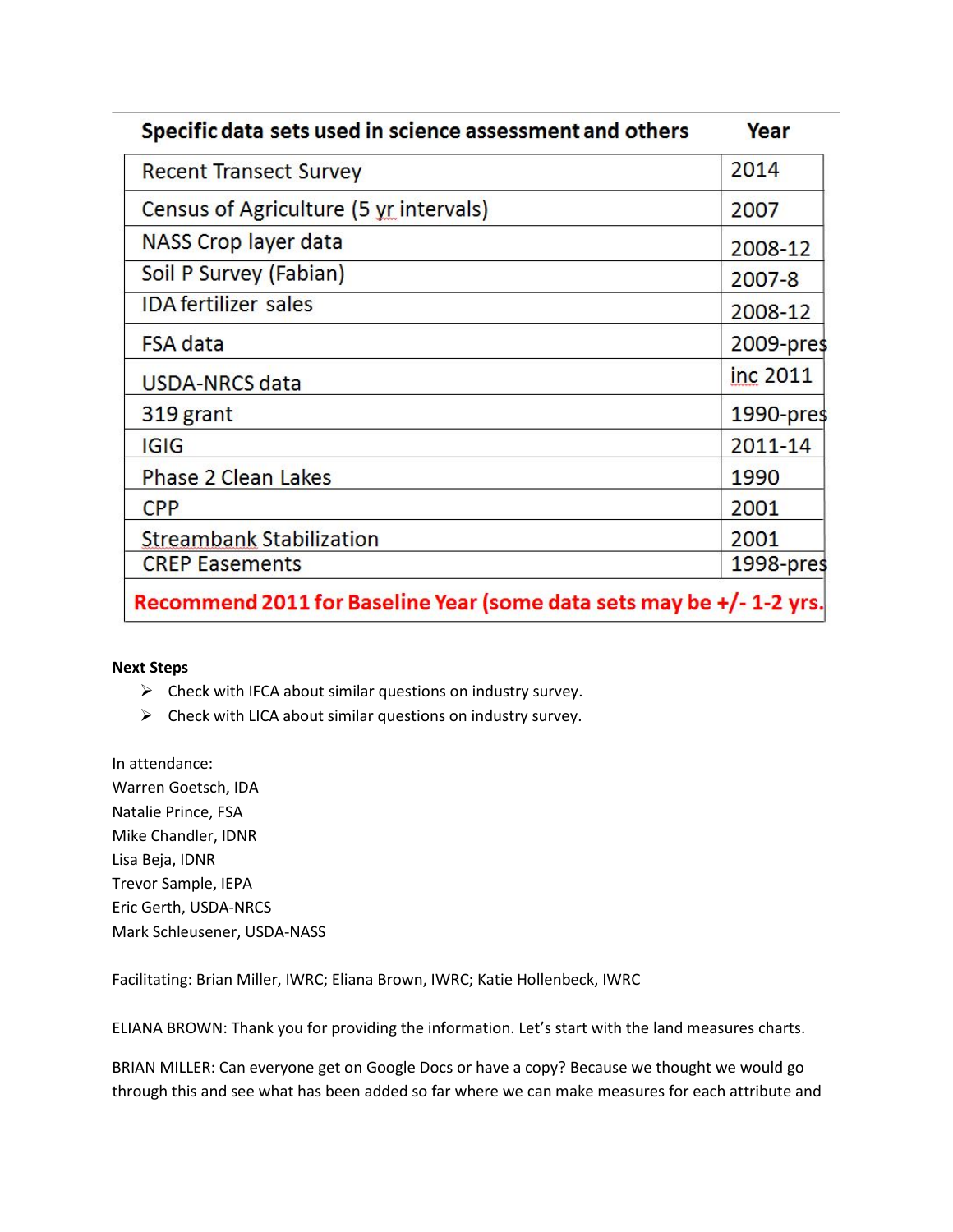where there are gaps where they can be filled by a survey. So the first 5 practices on the left have to do with fertilizer applications. First let's look at split applications and timing of nitrogen. If we are going to promote this in the strategy, we have to determine where they are making progress. There is no data for the first 5 or relative on how to track fertilizer application rates. Are there agencies that do this that we don't have accounted for? Or can a survey handle this? Is there a dataset out there we can tap?

MARK SCHLEUSENER: We do have some information on nitrogen application. We cannot show tile drained acres only, but do include timing of the application, once in the fall and 3 times in the spring at the state level only.

BRIAN MILLER: What are the rest of your thoughts?

MIKE CHANDLER: It's a good start, anything is better than where we are at right now.

BRIAN MILLER: Mark, your question is "is it good enough or do we need more?"

MARK SCHLEUSENER: If we show state levels totals and averages, does it measure the right thing?

BRIAN MILLER: You don't have inhibitors, timing, or split applications?

MARK SCHLEUSENER: No, yes, yes. In May, we published data for corn acres in 2014 on Illinois. We have the number of applications on average for state, when it was applied, spring fall before at or after planting. I don't know if it's measuring the right thing.

WARREN GOETSCH: The big thing is if it is tile drained acres or not.

MARK SCHLEUSENER: We don't know. We don't collect that information.

WARREN GOETSCH: Maybe if we can compare tile drained vs. non-tile drained, we can come up with an algorithm to apply to other datasets.

BRIAN MILLER: We couldn't make use of it for the baseline for before, but would help us going forward.

WARREN GOETSCH: The problem is that the number of acres tile drained is incredible and being added to all the time. Going forward, it would be helpful.

BRIAN MILLER: Is there anything else that is missing that should be added? The only thing missing the mark is inhibitors.

MARK SCHLEUSENER: Can it be done in a reimbursable survey? The answer would be yes.

BRIAN MILLER: An inhibitor question and a tile drained acre question would need to be added. Any nongovernmental agencies that can help answer these questions? Anything the industry maintains that may be a surrogate, like the fertilizer industry? Do they have the time of year or inhibitors? Not in place of a survey, but may shine some light. Mark does your survey go to producers or fertilizer companies?

MARK SCHLEUSENER: Producers.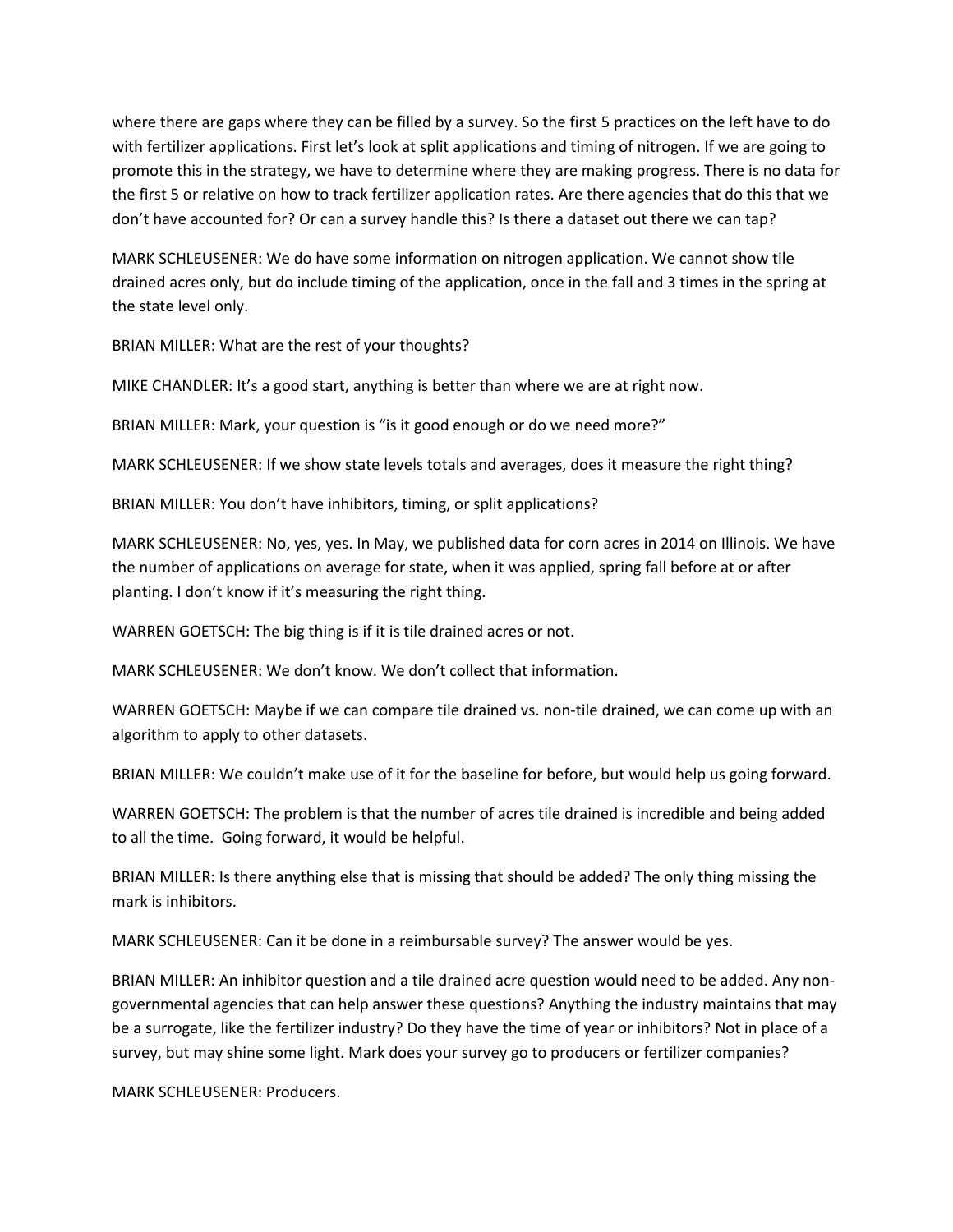WARREN GOETSCH: No reason why we could develop a reimbursable survey targeted at the fertilizer industry to try to gather this kind of data.

MARK SCHLEUSENER: In order to address issues in this document, it would require a new reimbursable survey, and would not use our current survey?

BRIAN MILLER: To producers or suppliers?

MARK SCHLEUSENER: Producers is where we do our surveys.

BRIAN MILLER: Warren, how should we do that? Say we need a reimbursable survey to producers?

WARREN GOETSCH: Reimbursable surveys to producers are called for and we can design questions to suit our needs. We can contact fertilizer companies to conduct answering these questions. The dealers have valuable information where we might not have to go through NASS. They had been polling their membership on the questions in the past?

BRIAN MILLER: If you talk to them, can you make the linkages between mark and fertilizer companies?

BRIAN MILLER: FSA data – certifications if the producer intended to use the crop – so what are the thoughts there on cover crops? So any thoughts on cover crops, are we measuring that good enough or do we need to do something else? Does anyone know of remote sensing surveys, etc.? Would FSA data be done with enough sensitivity where we could use that data?

NATALIE PRINCE: We can't tell the difference between tile drained or not tile-drained at FSA.

WARREN GOETSCH: With this uncertainty, you will almost always have to do some sort of survey to determine tile drained or not.

BRIAN MILLER: FSA data by county?

NATALIE PRINCE: Correct.

BRIAN MILLER: Can you characterize counties as one or the other, or is that too course?

MARK SCHLEUSENER: Being a statistician, I would challenge that.

TREVOR SAMPLE: You could do it by soil type.

BRIAN MILLER: Would FSA have soil type? In FSA dataset, is there a column that recognizes soil type?

NATALIE PRINCE: No, not by soil type, but may be drilled down more than just county.

TREVOR SAMPLE: I think for reporting purposes, we need to look at HUC 8 basis. Cover crop based on HUC 8 or not?

BRIAN MILLER: Percentage of cover crop or number based on HUC 8. Is this needed for survey data as well?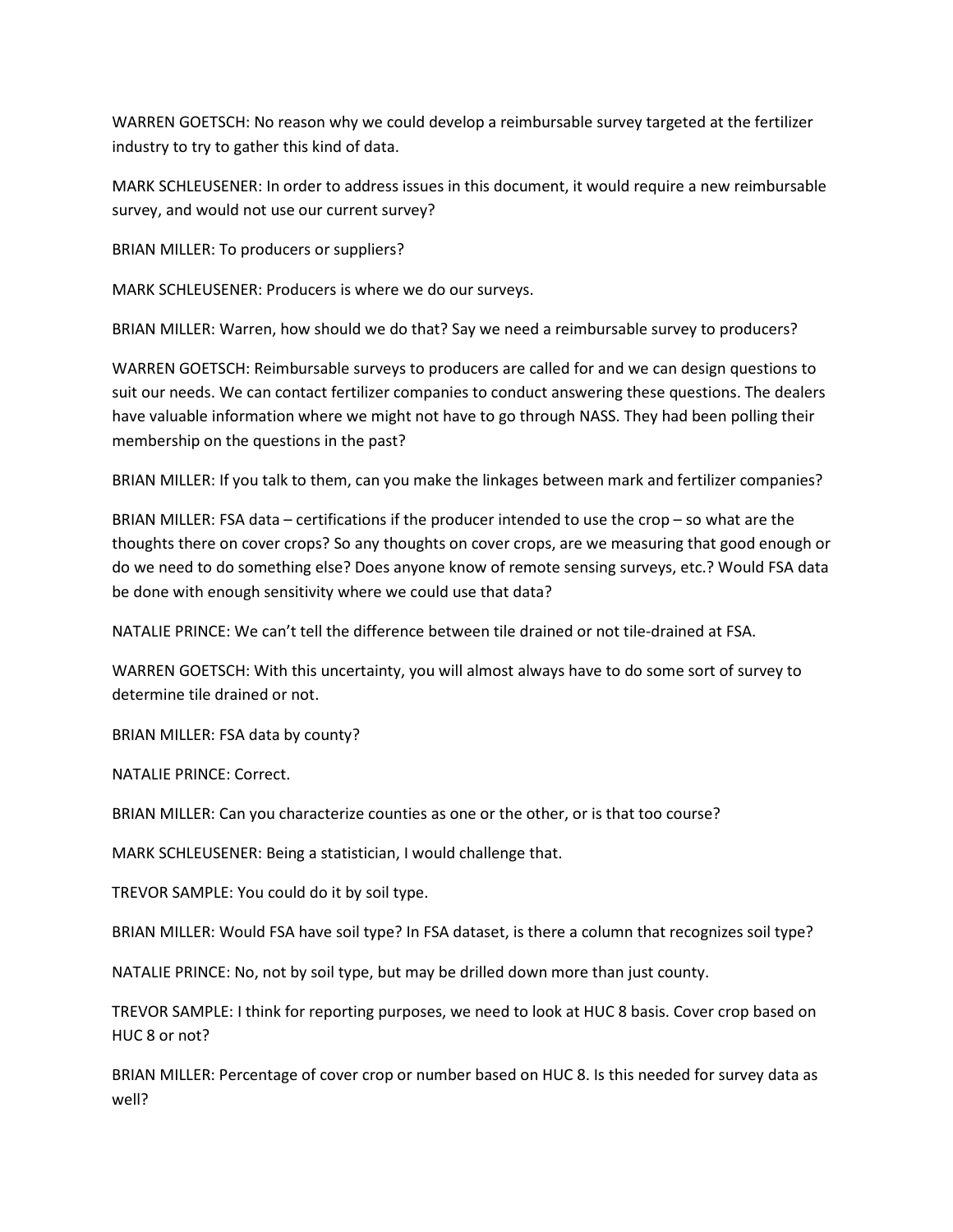MARK SCHLEUSENER: 2012 course cover crop data, not broken down by tile or non-tile, doesn't talk about crop type. This issue is too specific and our data is too generic.

BRIAN MILLER: Does anybody think a survey is needed or is FSA data good enough to use?

NATALIE PRINCE: Would you like me to email it first before we decide?

BRIAN MILLER: Trevor would you like to look at it?

TREVOR SAMPLE: Sure.

NATALIE PRINCE: Not everyone reports cover crops. I sent the link so you can look up data by year. We can use anything.

TREVOR SAMPLE: If reporting is more prevalent now, I don't think we would need to use a survey.

WARREN GOETSCH: If we are going to the trouble to have a survey to ask a question about nitrate and split applications, I would rather if we are asking producers about various activities, we can educate those who are filling out the survey. I would still include a question/s about cover crops, tile drainage. If we are going to do the survey, we might as well go all in. Mark said the best we can do is statewide data about adoption rates. FSA would be able to provide a more robust dataset.

BRIAN MILLER: Bioreactors and wetlands – the next 2 questions. 319 grants are the only datasets. From NRCS and FSA, would you have records that would tease this out at all?

NATALIE PRINCE: For a wetland determination?

BRIAN MILLER: We can name bioreactors at this point. Wetlands would be a more common.

ERIC GERTH: Wetlands in practice or wetlands currently out there?

BRIAN MILLER: We would need wetlands on 25% of tile drain to make a reduction.

WARREN GOETSCH: These would be new practices added at the end of a tile system.

ERIC GERTH: Looking specifically where there is tile drainage into a wetland.

WARREN GOETSCH: Wetlands are providing treatment opportunity for runoff before it enters the balance for the drainage system. Is there a significant amount of wetland activity being adopted or cost shared?

Eric: Less than 1000. As far as NRCS programs ASAPWRE is only restoration program. No interest to requip.

NATALIE PRINCE: Kim could pull out different practices.

BRIAN MILLER: All on FSA dataset?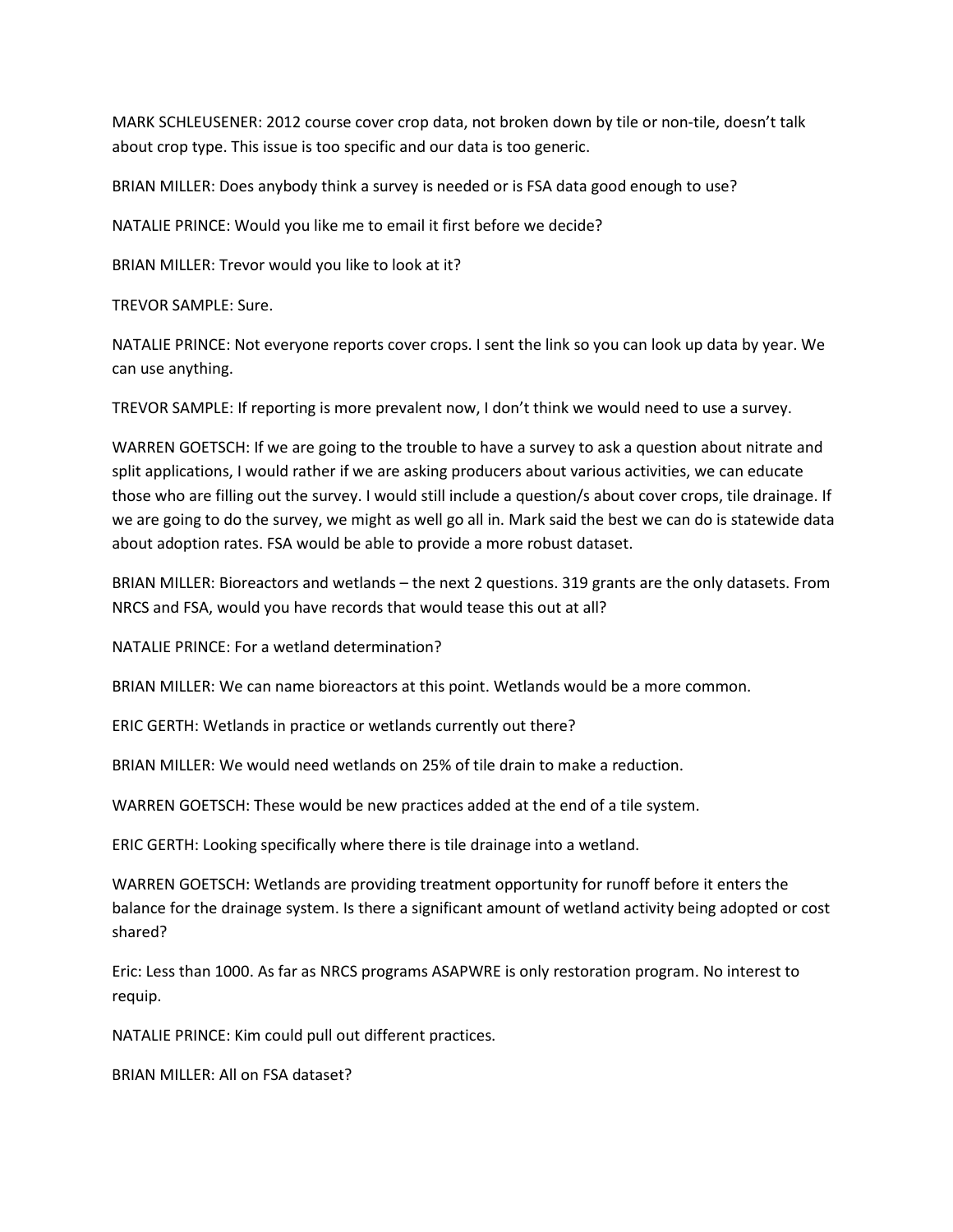ERIC GERTH: Most of it, except for practices that they are no longer tracking.

BRIAN MILLER: An easy way to put that together? Is there a survey question for that too? Cost share would probably pick this up

ERIC GERTH: It should.

BRIAN MILLER: So probably not a survey question there. What about bioreactors. A way to get that data?

WARREN GOETSCH: Take the same approach with this as the inhibitor.

BRIAN MILLER: What is the useful life on that?

WARREN GOETSCH: It depends on the carbon source. 10-15 or 15-20 year time frame.

BRIAN MILLER: For bioreactors to approach LICA to see if they would sponsor survey of membership and put water table management in same category.

MARK SCHLEUSENER: Once you start a survey, adding 1-2 questions is not a problem but 10-12 questions might be a problem.

WARREN GOETSCH: People put in tile drainage without cost share, so I think that should be added as part of reimbursable cost share.

BRIAN MILLER: Wetlands – see how DNR tracks these. Now buffers, CRP has a buffer program. Are there other practices that would do that?

NATALIE PRINCE: Kim could answer, but don't know.

MIKE CHANDLER: CRP 1 and CRP 2 and any buffers that aren't under CRP contract.

BRIAN MILLER: Now under perennial energy crops? Thoughts? FSA has annual crop certifications.

MARK SCHLEUSENER: Perhaps captured via survey – what are we including and what are we excludingwe must be very clear.

BRIAN MILLER: Thought on how to split those crops? It's a perennial grass crop that's not corn or beans.

MARK SCHLEUSENER: 5 year census of agriculture.

WARREN GOETSCH: We are trying to measure non corn and soy bean acres.

MIKE CHANDLER: CRP acres could count in that?

MARK SCHLEUSENER: Yes, I would include those, but how to differentiate is beyond me.

MIKE CHANDLER: We asked for corn, soybean, and wheat. We also ask for CRP acres.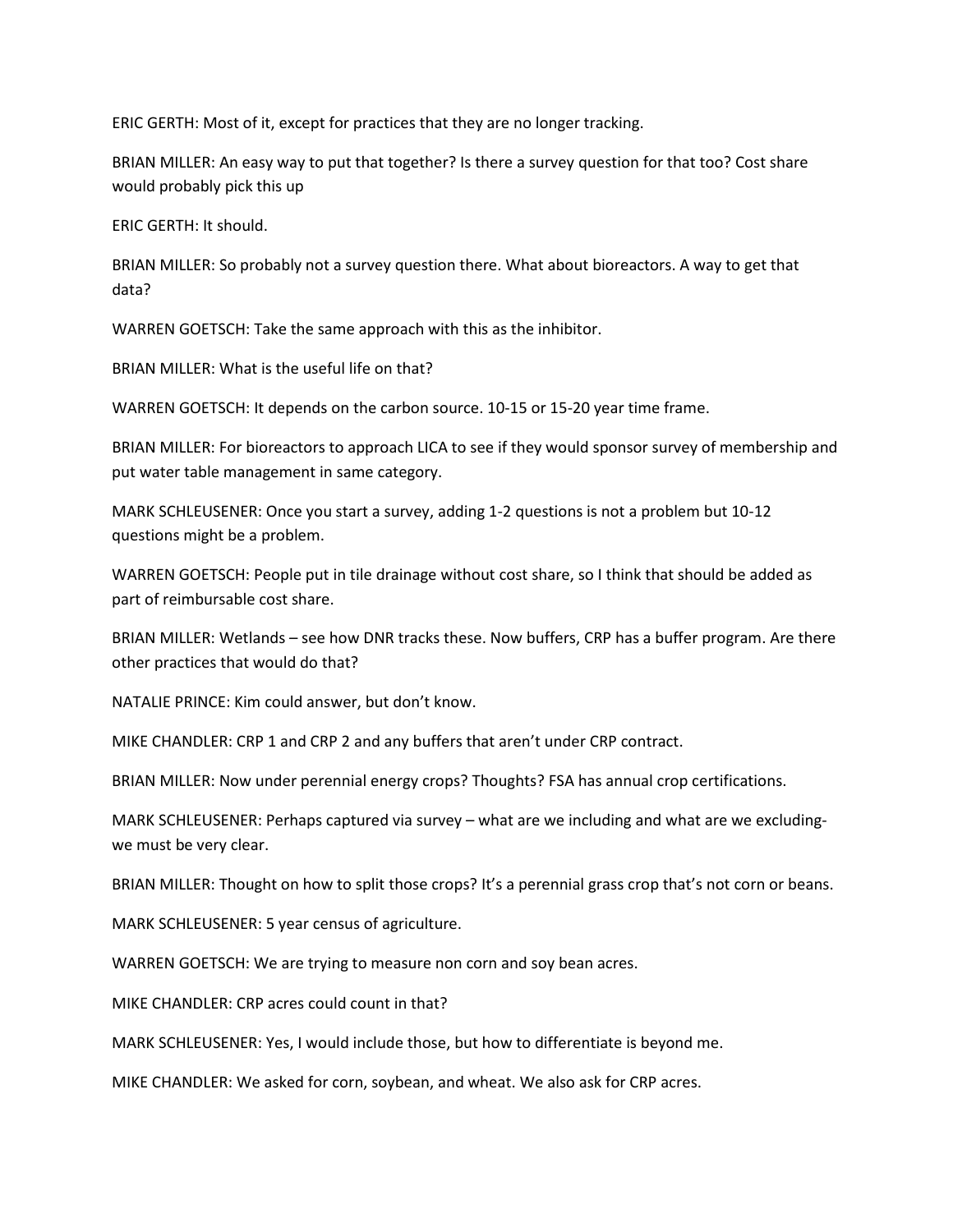BRIAN MILLER: So we can add CRP acres and it would give a percentage.

MIKE CHANDLER: It would be a useful repeatable dataset.

TREVOR SAMPLE: Yearly, CRP acres that can be recorded.

BRIAN MILLER: Next on to the wetland sheet, different Google docs. Calculated load reduction. What are thoughts on how to do calculated load reductions?

TREVOR SAMPLE: Monitoring council will show site specific practices.

BRIAN MILLER: Is there talk or desire to look at new practices to add into calculated load reductions?

WARREN GOETSCH: What's more important, outputs and outcome. Enhancement or improvement in water quality is what we are looking for. We can't determine that, even though we are trying to measure it. Let's not get hung up on what kind of equation we can use to calculate theoretical water quality improvement in terms of acreage.

LB: IDNR – IEPA Site specific 310 grants are based on EPA standards for nutrient and sediment.

BRIAN MILLER: The Policy Working Group met and was wrestling with a baseline. Not all yardsticks were on same timeframe. What data do we really have? If year changed, they were okay as long as there was an explanation. For baseline year, is 2011 good, or is there a sweet spot that is a little better? What is the interval on the transect surveys?

WARREN GOETSCH: A few years ago it was every year, now it's every other year, most recently.

BRIAN MILLER: So it might have been one year off – 2010 or 2012. So what are your thoughts on the years?

MARK SCHLEUSENER: Some data series will have a different baseline year. It's inevitable. It's not in perfect sync. I have no problem with mixing and matching.

ERIC GERTH: We have so many different datasets. 2011 is probably pretty doable. CSP is our newest and it started in 2010.

BRIAN MILLER: When we talk about a baseline year, are we talking about what was added or cumulative? How many practices of something were signed up? When we talk about a baseline, is it a cumulative number?

WARREN GOETSCH: Output vs outcomes. We want to show adoption rate of various things.

BRIAN MILLER: Is that doable? 2011 as a baseline year? FSA or NRCS data. Would you be able to get at what was on the landscape in 2011?

ERIC GERTH: Lists practices and acres for that state or county at the given time. For number of contracts and acres and would break it down per practice.